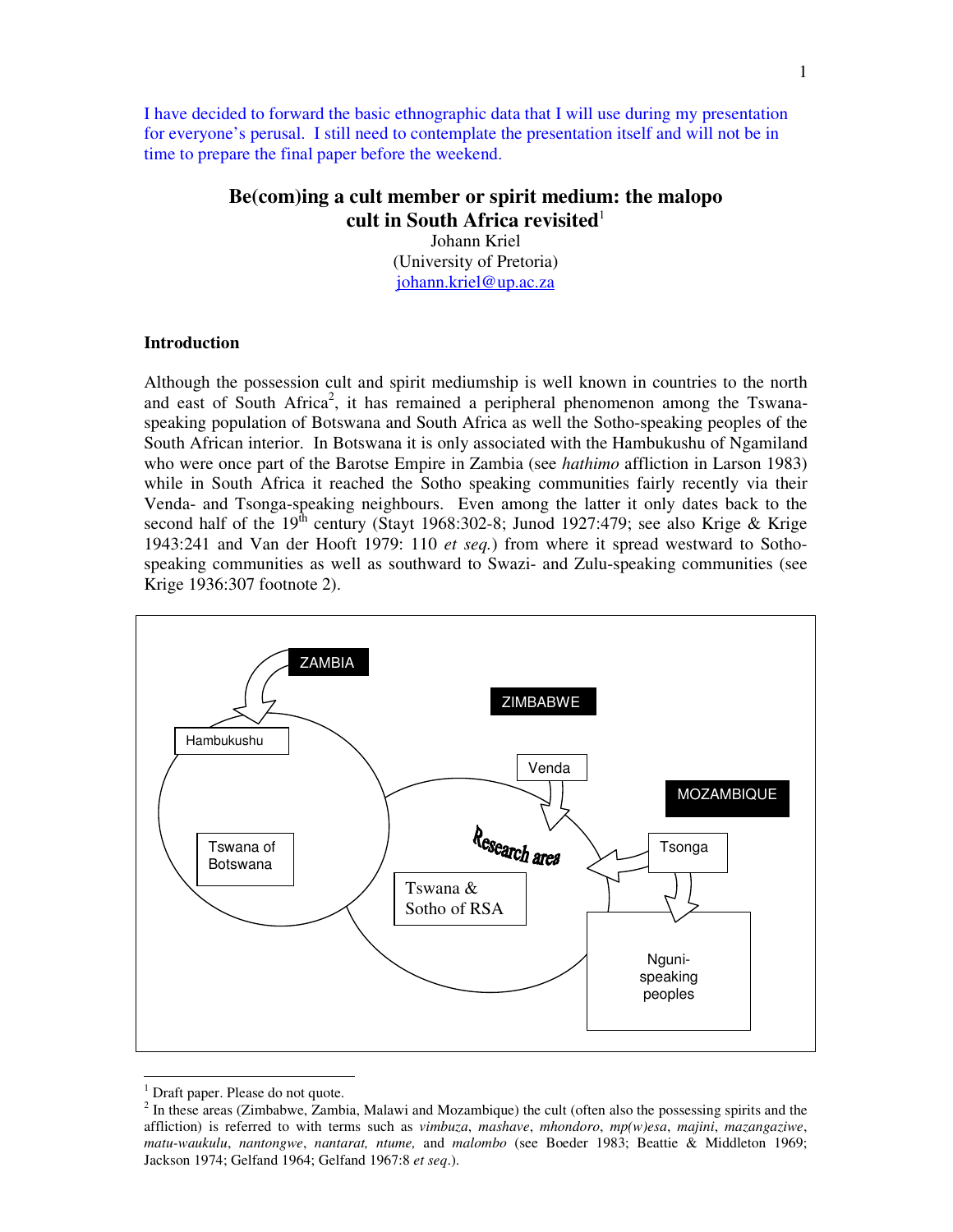Spirit mediumship involving lineage spirits has, of course, been part of the 'original' divinatory practices of the Nguni peoples<sup>3</sup> but, as Hammond-Tooke points out, the mediumistic divinatory practices of the latter differs fundamentally from those of Sotho-Tswana diviners as well as from the practices that are associated with the alien possession cults that were introduced to South Africa from the north (see Hammond-Tooke 1989: 9-14; 1989:127).

Ever since its introduction to the Sotho-speaking inhabitants of the Limpopo Province in the early twentieth century, the cult has evoked ambivalent views among the local Sotho-speaking people. Although some are not interested at all and others merely participate in the often spectacular possession dances, some have indeed become active cult members and spirit mediums. In the Pedi-speaking communities of the Sekhukhune District (Limpopo Province, South Africa) where I have conducted research since the mid-1970s<sup>4</sup> cult members are still viewed as 'extraordinary' (*šele*: strange/queer) and they are often met with animosity due to the 'noise' (disturbance: *lešata*) they create during their 'incessant' nocturnal dancing and drumming. Becoming cult members or spirit mediums in these communities implies altering deep-seated 'existing' views about the relationship between the 'living'and the 'living dead' and accepting new ideas about the cause, diagnosis, and 'treatment' of illness, disease and misfortune. What are the characteristics of these 'existing' views, ideas and practices and how do they differ from those that are associated with the possession cult?

#### **The cause of disease**

:

It was, and still is possible to identify the basic beliefs regarding the cause and treatment of illness among the Pedi-speaking inhabitants of the rural areas where the research was done. In this regard the following need to be mentioned:

The concept *bolwetši (*which is translated as 'illness' or 'disease) is used as an all-inclusive term that may denote any type of misfortune or even social disharmony. A broad distinction is made between 'mediated' and 'unmediated' misfortunes (and illnesses), i.e. misfortunes that have been 'sent' and misfortunes that 'simply happen'. The latter category includes illnesses with a fairly good prognosis like the minor childhood-diseases, minor trauma and natural processes like pregnancy and ageing as well as with conditions which are (at least initially) believed to be the result of changes in climatic or environmental conditions and incorrect diet. An exceptionally large number of these natural illnesses (*malwetsi a hlago*) are associated either with the abnormal condition, quantity and 'flow'of blood, with 'the heart' or with 'the bowels' Blood is not only considered a vital element in the process of impregnation but is also closely linked with human emotions and sensations. The thickening, coagulation and accumulation as well as the incorrect flow of the blood may cause headaches, impotency, sterility (barrenness), dysmenorrhoea, epilepsy, hysteria and even insanity. Because the heart is associated with human emotions, any impairment of the mental processes which may lead to aggression or irrational behaviour is usually attributed to malfunctioning or abnormalities of the heart or ascribed to the accumulation of blood in the heart. All conditions characterised by 'foaming at the mouth'(including epileptic seizures) are attributed to foam (lehulo) in the heart. Apart from 'foam in the heart', madness may, however, also be caused by a special kind

 $3$  Krige 1936, Chapter 14; Lamla 1975, Chapter 4, Hunter 1961: Chapter 7; Kuper 1969:163-6, Broster & Bourn 1981. See also *motheketheke* in Ashton 1952:283-8).

<sup>&</sup>lt;sup>4</sup> The data used in this paper were collected among Pedi-speaking community in the area to the south of the Strydpoort mountains, between Mokopane in the west, Nebo in the South and Burgersfort in the east. Most of the villages that were included in the research are situated in what is currently known as the Sekhukhune District.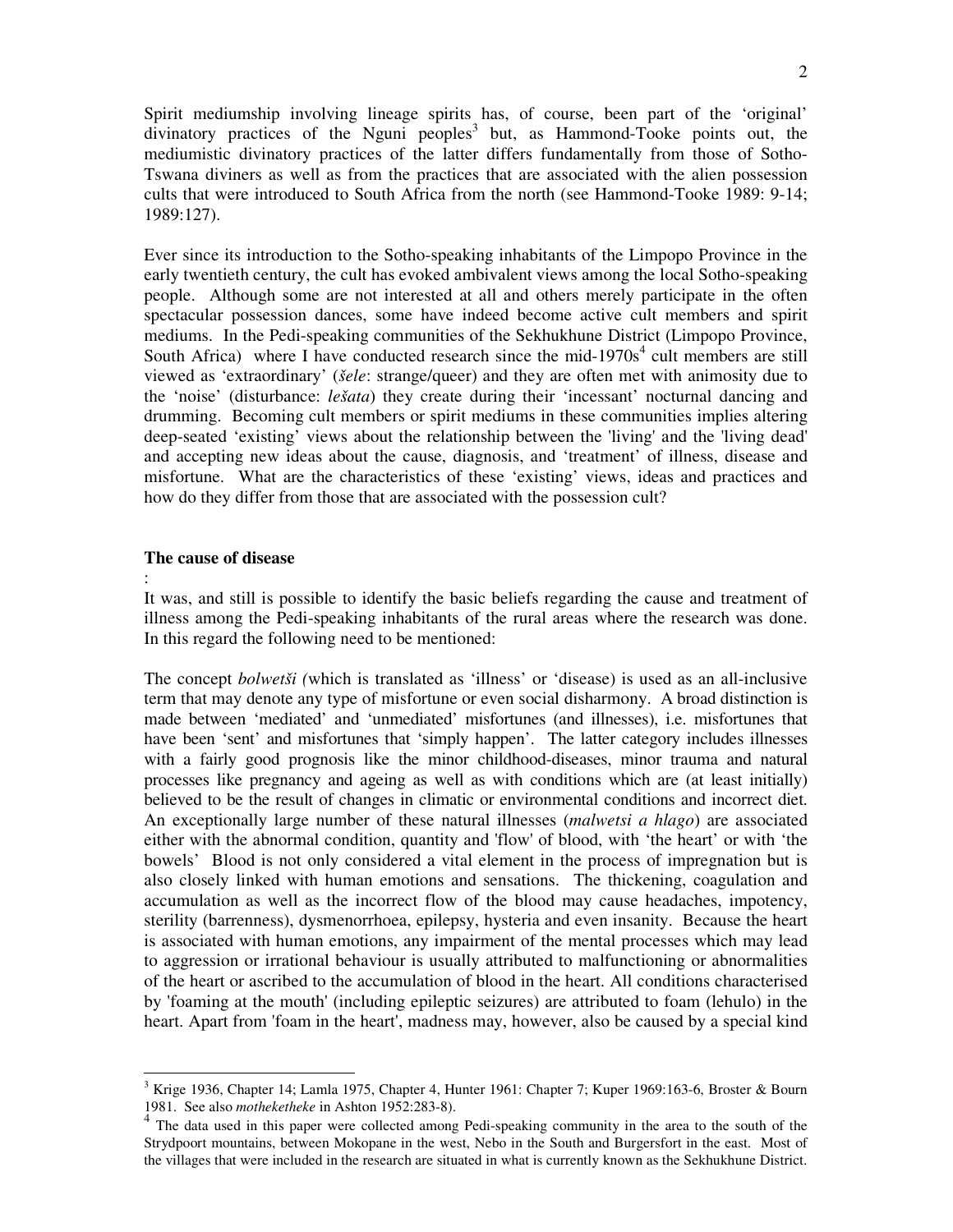of worm (seboko) which is said to bore into the brain. A clear distinction is, however, made between madness and the condition which precedes spirit possession.

If the course of a disease follows a pattern which can be accepted as normal on the basis of the past experiences of the patient or his relatives, there will be no cause for anxiety. If, however, deviations or anomalies do occur and the patient shows no signs of recovery, the particular illness-episode is most likely to be ascribed to one of the disease causing agents who has sent it or from whom it has 'emanated'. The two principle categories of causal agents are living fellow humans (specifically witches: *baloi*) on the one hand and the 'living dead' (*badimo*: ancestral spirits) on the other. This is broadly speaking also a distinction between misfortune 'sent' with and without evil intent. In this paper the focus is on beliefs with regard to the ancestral spirits (*badimo*).

Under normal circumstances the ancestor spirits are believed to enjoy a peaceful existence in the 'spirit world' (*badimong*). They may, however, become 'restless' when their (perceived) wishes are not obeyed, when they are not venerated and cared for and when their descendents transgress the accepted rules of conduct (laws: *melao*, customs: *mekgwa*, taboos: *diilwa* and rules of respect: *ditlhompho*). Any such transgression, neglect or lack of respect may cause the ancestor spirits to become 'restless' in which case they (ultimately) punish the 'culprit' as well as the latter's family members by sending some form of disease or misfortune or by withholding their protection. The punishment of the ancestor spirits is, according to my Pedispeaking informants, devoid of evil intent and is rather aimed at 'reminding' their descendents of their proper duties and 'redirecting' them. It is thus actually a form of indirect communication between the spirits and the living. The diseases attributed to the ancestor spirits are therefore normally characterized by their lingering nature and will only end in death if the 'culprit' persists in his/her disregard of the spirits' wishes. This implies that an offender or transgressor has the opportunity to rectify his/her demeanor and thus regain the favour, support and patronage of the offended spirit(s). This in itself is, however, not enough; rectification should be followed by a sacrifice in which the entire lineage participates and which is not only an act of thanksgiving but also of reconciliation and atonement.

The sending of misfortune is, according to my informants, more often than not only used by the ancestor spirits as a last resort. Their main method of communication with their living descendents is dreams, followed by general misfortunes and only then (eventually), one of the conditions that are normally associated with the spirits. Certain untoward occurrences like an eclipse of the sun or moon and the appearance of comets may also be attributed to the ancestors spirits. All these occurrences are, however, merely indications that a particular spirit or group of spirits, are 'restless'. The real cause of their restlessness and the appropriate way in which it may be rectified, can only be disclosed by a trained healer (*ngaka*, pl. *dingaka*).

# **Treatment of illness and other misfortunes: the role of the diviner-healer (***ngaka***)**

Although it is accepted that professionals acting within the sphere of biomedicine can treat disease and illness, a traditional healer has to be consulted to 'identify' the agent who has sent it in the first place and to prescribe the appropriate remedial actions that should be taken. It is, however, not the diviner who diagnoses the disease; he is but the go-between which the spirits use to disclose the reason why they appeared in dreams or have sent some form of illness or misfortune.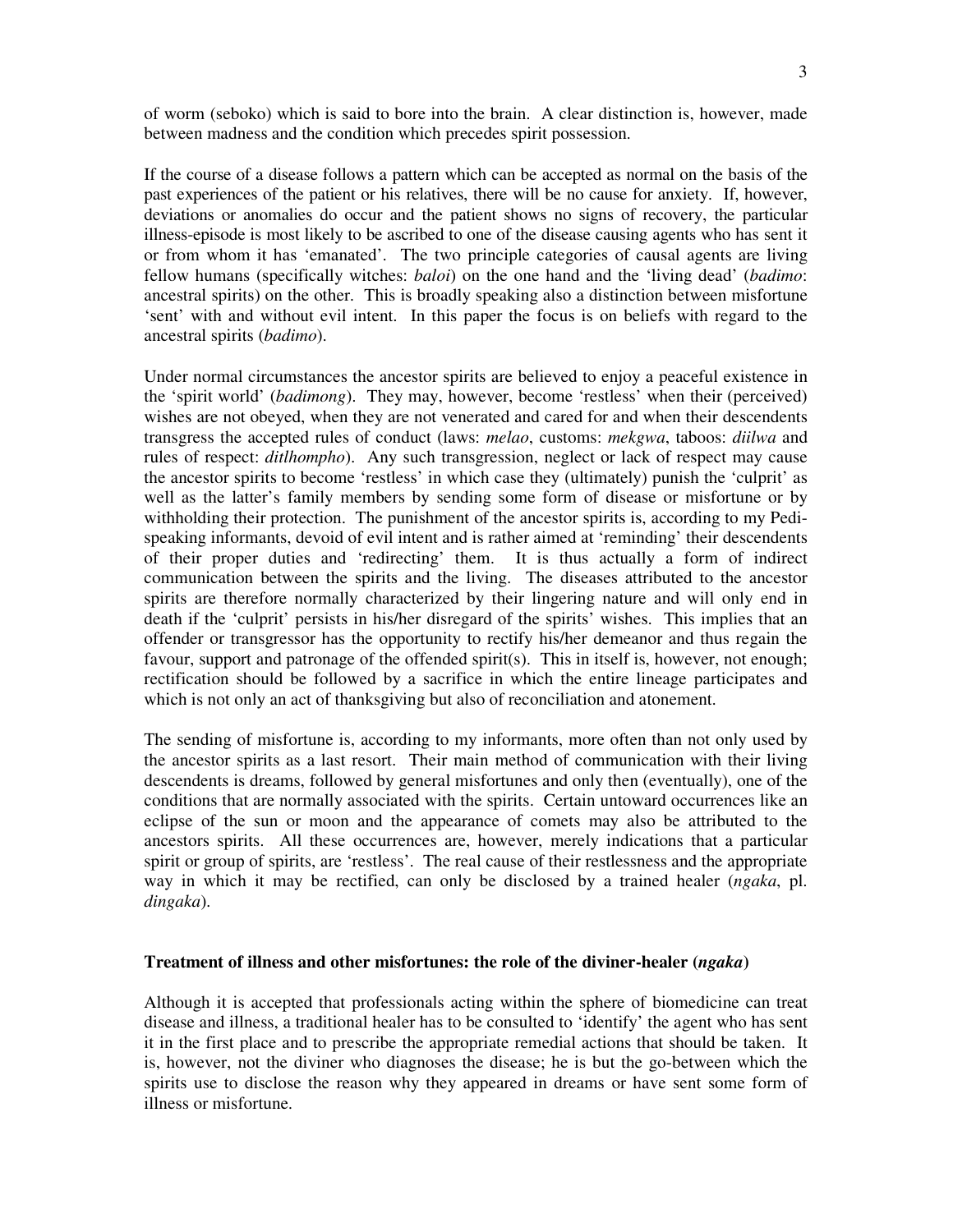In the Pedi-speaking communities a distinction is made between those *dingaka* who have been 'called' *(go bitwa)* to their vocation by the ancestor spirits and those who are self-made *(bongaka bja maitirelo).* Within the former category a distinction is made between diviners *(dingaka ta ditaola: dingaka* who use the set of divination bones) and herbal specialists *(dingaka ta dihlare; dingaka* of medicines; also known as *dingaka te thupa:* hornless *dingaka).* A third category is made up of the so-called *maphale (dingaka ta malopo: dingaka* of possessing spirits) who also practice divination but who form part of the *malopo* cult (possession cult). Contrary to the former, the ma*phale* are often 'called' to their vocation by 'alien' spirits (spirits that do not belong to the own family group or lineage).

Although the knowledge and skills of a *ngaka* are passed down to him/her by a particular ancestor spirit (an act in which the spirit takes the initiative), the 'calling' must be followed by a period of training with a master-*ngaka.* The identity of the latter as well as the main parts of his/her divination set are normally revealed to the would-be *ngaka* during dreams. The variety of bones and other objects which form part of the divination set *(ditaola)* of a *ngaka ya ditaola* are kept in a special bag *(moraba/thebele)* and will only be used when the client has paid the appropriate fee *(khunollamoraba).* These objects are usually blown upon by the client and then thrown onto a grass mat. The pattern in which the objects fall (the *lewa)* is interpreted in a *Gestalt* manner, indicated with a specific name, and praised with a special praise poem. Simultaneously the relationship between the different parts of the set, is interpreted in an almost systems analytical fashion.

Except for the *maphale,* a *ngaka* normally does not wear distinctive clothing and in everyday life they can hardly be distinguished from their fellow community members . Apart from the divination set he/she usually keeps the following utensils handy; an iron digging implement *(kepu),* an axe *(selepe),* a wooden pestle and mortar *(mose* and *lehudu),* a round grinding stone *(thilo),* and a stone mortar *(Ielwala).* Medicines are incinerated on a potsherd *(lekopelo)* or iron hoe blade *(letsepe)* and medicines kept in small bottles or clay pots *(dipitsana)*, and in antelope horns *(dinaka)* of different shapes and sizes. A number of small medicine horns *(dinakana)* and a sweat scraper *(lebeko)* are hung from a type of skin pinafore *(Ielokwa)* around the neck. Various other instruments such as knives *(dithipa),* razor blades *(magare),* a cupping horn or calabash *(mohlogo),* a tuft of a cow's or gnu's tail *(seditsi/letoba)* and various needles *(dithwana)* are kept in a skin bag *(sebeba)* at the waist.

The first type of service provided by the *ngaka ya ditaola* is to divine the cause of a particular ailment or misfortune. In this regard he/she acts as a 'detective' by identifying the agent who has caused, permitted or 'sent' the misfortune. If he is successful he may also reveal the appropriate remedial action which should be taken by the client.

A second type of service provided by the *ngaka ya ditaola* is the provision of a multiplicity of medicines. These may include medicines and compounds with definite physiological effects (curative and/or pain-killing) as well as those aimed at restoring or strengthening the 'power' *(maatla)* or personal shadow attribute *(seriti)* of the individual, or which have a purifying or cooling effect. All medicines or amulets are client-specific and will not necessarily benefit other people. If evil sorcery *(bo/oi:* witchcraft) is indicated as the cause of an illness or other misfortune, it is imperative to identify (go *sora/Iaola)* the agent who has 'sent' it. Only when this has been done, will it be possible to undo *(go dirolla/gatolla)* the evil, and to free *(go loyolIa)* the afflicted person. In addition, the latter must then be 'sheltered' *(go phemela)* from further onslaughts. This necessitates the use of powerful medicines which will 'redirect' (go *buolla)* the evil to its sender. The ultimate aim is to ensure the continuous 'protection' (go *upa)* of community members: a child's fontanelle is thus rubbed in *(go phaphata)* with strengthening medicines as soon as possible after birth; the foundations of a hut must be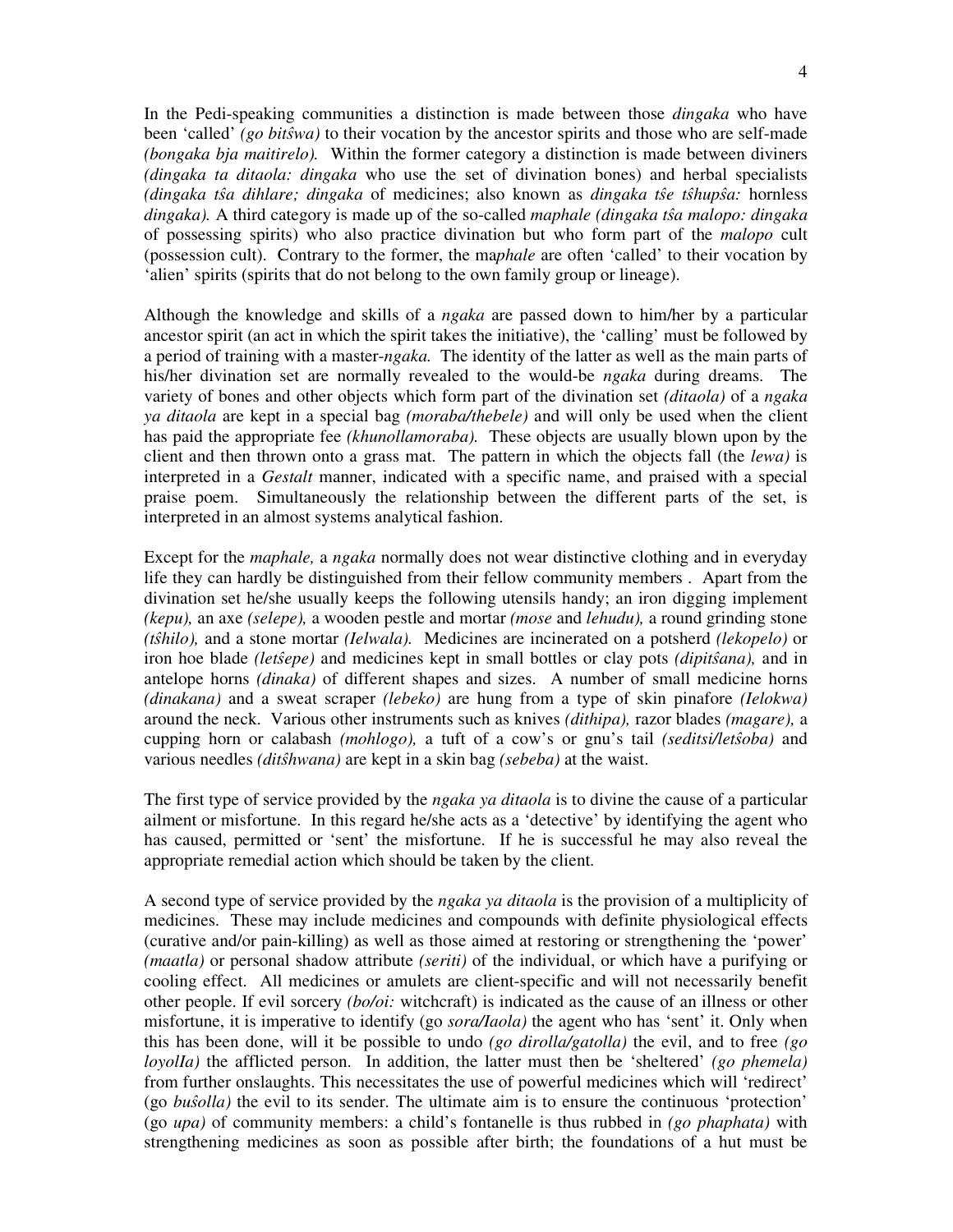'affirmed' (go *thea motheo),* the home, the family and the household complex must be 'trussed' (go *tiia/thekga lapa/motse),* and the fields and crop must be 'insured' *(go beeleta temo/puno).*

Apart from the above, a *ngaka* may be requested to lay a snare *(go bea letwa)* for various types of villains (evil sorcerers, murderers, thieves, etc.). The main purpose in this regard is to force the evil-doer to admit his wrongs so that he may be dealt with in an appropriate manner. Medicines may be applied or administered in a variety of ways. Usually it is administered orally or anally or by inhalation of vapours and smoke. It may also be applied to different parts of the body in the form of a liquid, a froth, a powder, or an unguent. It is frequently rubbed into incisions made in the body *(go gaya)* - especially at the joints and on the side of the head.

Apart from the mere application of medicines and medicinal compounds, oedema, headache and conditions associated with the blood, is frequently treated by making small incisions in the skin thus allowing a means of exit for the 'contaminated' or excess blood. Although proper phlebotomy where a vein is opened, is uncommon, excessive or contaminated blood is often removed by cupping *(go lomega).* Apart from the inhalation of vapours given off by burning medicines on a potsherd *(go arubeta)* a patient may also be induced to undergo a steam bath *(go arametŝa)*.. It is common for *dingaka* to treat malaria and other diseases thought to be contagious by sweating them out in this way. Boils are usually only covered with unguents but certain abscesses may be drained *(go ara)* and treated with purifying medicines. The setting of bone fractures by using strips of bark is often performed by *dingaka.* In such instances as well as in the case of snake-bite, it is, however, considered more important to use medicines - healing medicines in the case of fractures and 'expellants' in the case of snake-bites.

Some of the services of the *ngaka* is performed in the interest of the entire community or clan. These include determining the correct time for the commencement of the initiation ceremonies, the preparation of rain-medicines, and various techniques for strengthening the borders of an area, the prevention of drought and hailstorms, and ensuring the invincibility of warriors.

From the above it should be clear that terms such as 'traditional healers', 'diviners', and 'shamans' do not provide a clear indication of the role of the ngaka in Pedi-speaking communities *.* These 'professionals' are not merely involved in the diagnosis, prevention and cure of somatic conditions but provide a holistic service to individual clients as well as to their communities at large. The indigenous term *ngaka* (p1. *dingaka)* rather than restricting translations may just as well be used in scientific reports and descriptions.

#### **Spirit possession and mediumistic healers**

Formerly an ordinary diviner was consulted to ascertain the cause of the spirits'restlessness and to appease them as soon as possible in order to avert any further misfortune. The main purpose of all forms of appeasement was to restore the harmony between the living and deceased members of the community, thus redirecting the latter to a life of tranquility in the spirit world. Contrary to this, the main theme in the possession cult, is not to get rid of or to 'bar' the spirits but to entice them into entering the body of the chosen medium or mediumistic healer

The spirits involved in the mediumistic cult can be divided into two groups, namely, kindred and alien spirits. Kindred spirits are mainly those of deceased agnates and cognates while alien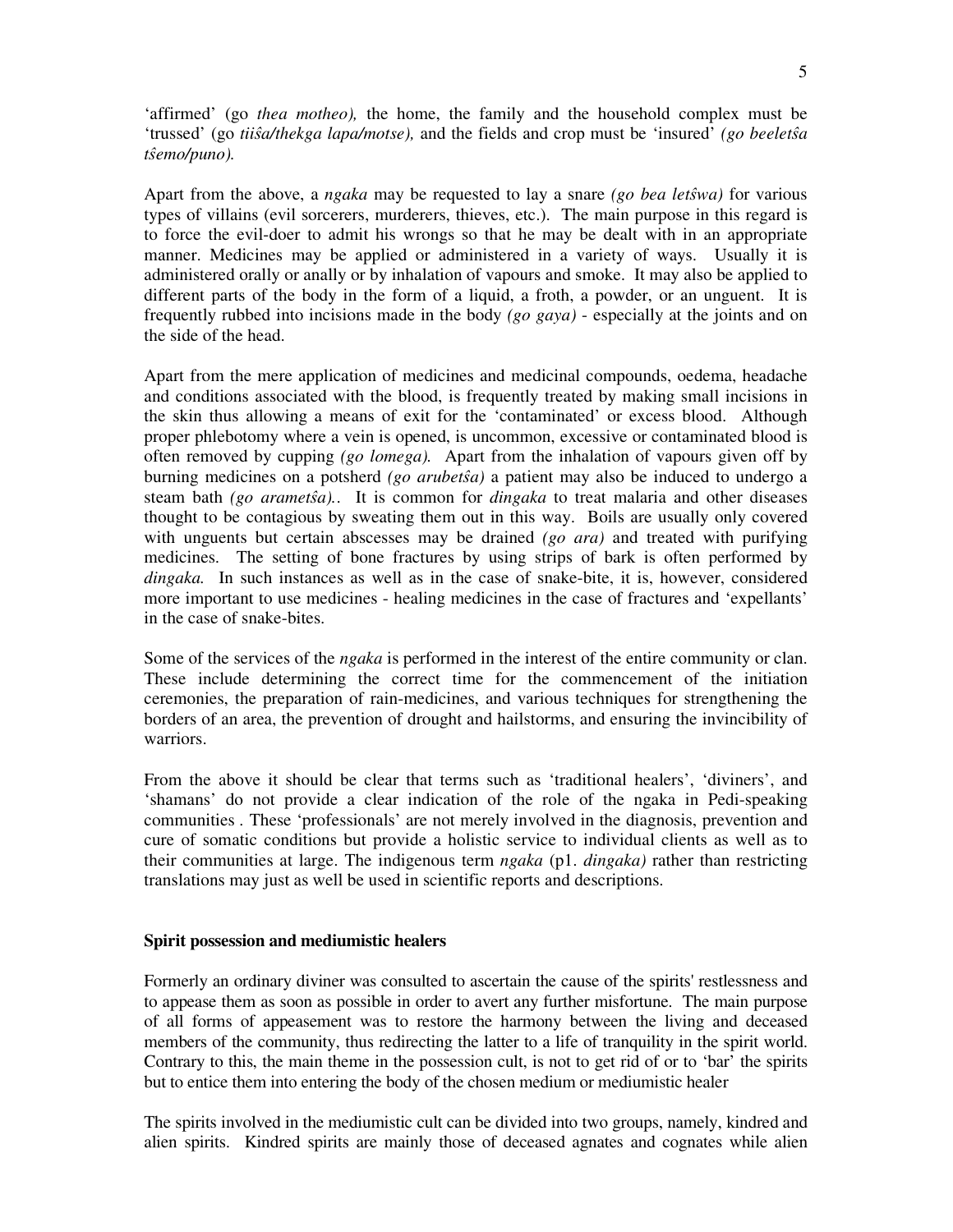spirits are the spirits of deceased members of non-related clans. The spirits of deceased members of the Changana, Angoni and especially the Ndzau people are considered to be alien spirits. While the normal terms for ancestor spirits are often used for possession spirits as well, they are mostly referred to as *malopo* (sing. *lelopo*).

When a spirit wishes a living person to become a mediumistic healer or simply a medium, it will usually afflict him or her with specific dreams and illnesses. The typical pattern of these dreams is that the spirit concerned identifies itself and its relationship with the chosen person, followed by a command to train as a medium, carry out prescribed ceremonies, dance the possession dance and obtain a specific outfit and divination set. In some cases the spirit will express a wish that the person should also train as a healer. This usually happens when the spirit used to be a healer him/herself during his/her life In such cases the spirit will usually 'threaten' him or her with serious illness and even death should its wishes not be carried out - a threat which often brings serious conflict for individuals already practicing another profession.

The condition regarded as a calling by possessing spirits is associated with specific symptoms and is known as 'the illness of the possessing ancestor spirits' (*bolwetši bja malopo*). The illness is characterised by its prolonged and persistent nature and usually involves swollen feet, constant pain in the head and chest, depression, and heart palpitations. The afflicted person will withdraw from his family, wander around aimlessly and neglect him/herself. Although hysteria, violence, and destructive tendencies sometimes occur during the training period, these symptoms are usually associated with the effect of evil sorcery or even madness rather than with the spirits. Mediums and mediumistic healers are not regarded as mentally disturbed.

Because of the vagueness of the symptoms, prospective mediums usually pay repeated visits to hospitals but are unable to obtain satisfactory diagnosis or treatment. Sometimes the symptoms do temporarily disappear after medical treatment, only to reappear with renewed intensity shortly afterwards. In such cases the patient or his or her relatives will consult an ordinary diviner or seek help from a prophet or leader of one of the independent Black churches. Through the use of some sort of divination - usually the throwing of the 'bones' (*ditaola*) the diviner will attempt to establish the origin and appropriate cure of the illness. All possible alternatives will generally be explored and tried, before the presence of possession spirits is admitted. Especially in the case of first episodes the sickness can persist for months or years on end before it is correctly diagnosed. This is partly due to an unwillingness on the part of many afflicted persons to undergo training as a spirit medium because it is a long process involving considerable expense for the pupil and his or her family.

When the spirits choose a person to become a medium or mediumistic healer, the chosen one eventually has no alternative but to submit to their wishes. The reverse is also true; no person will be able to undergo training as a medium unless he or she has been 'called'. In all cases the initiative lies with the spirits. The calling to become a mediumistic healer usually originates with the spirit of an ancestor who had himself once been a healer and who wishes his/her work to be perpetuated.

If the treatment given by the ordinary diviner does not result in a cure, the help of an established mediumistic healer will be called in, either on the initiative of the afflicted or his/her family or on the recommendation of a ordinary diviner. The healer will consult his or her own divining set and if indications of possession spirits are present, will arrange with the afflicted individual and his relatives the period of required training and the expected remuneration.

The training is aimed largely at 'opening' the candidate so as to prepare him/her for possession and at carrying out the wishes of the spirit as revealed in dreams. If the spirit requires it, training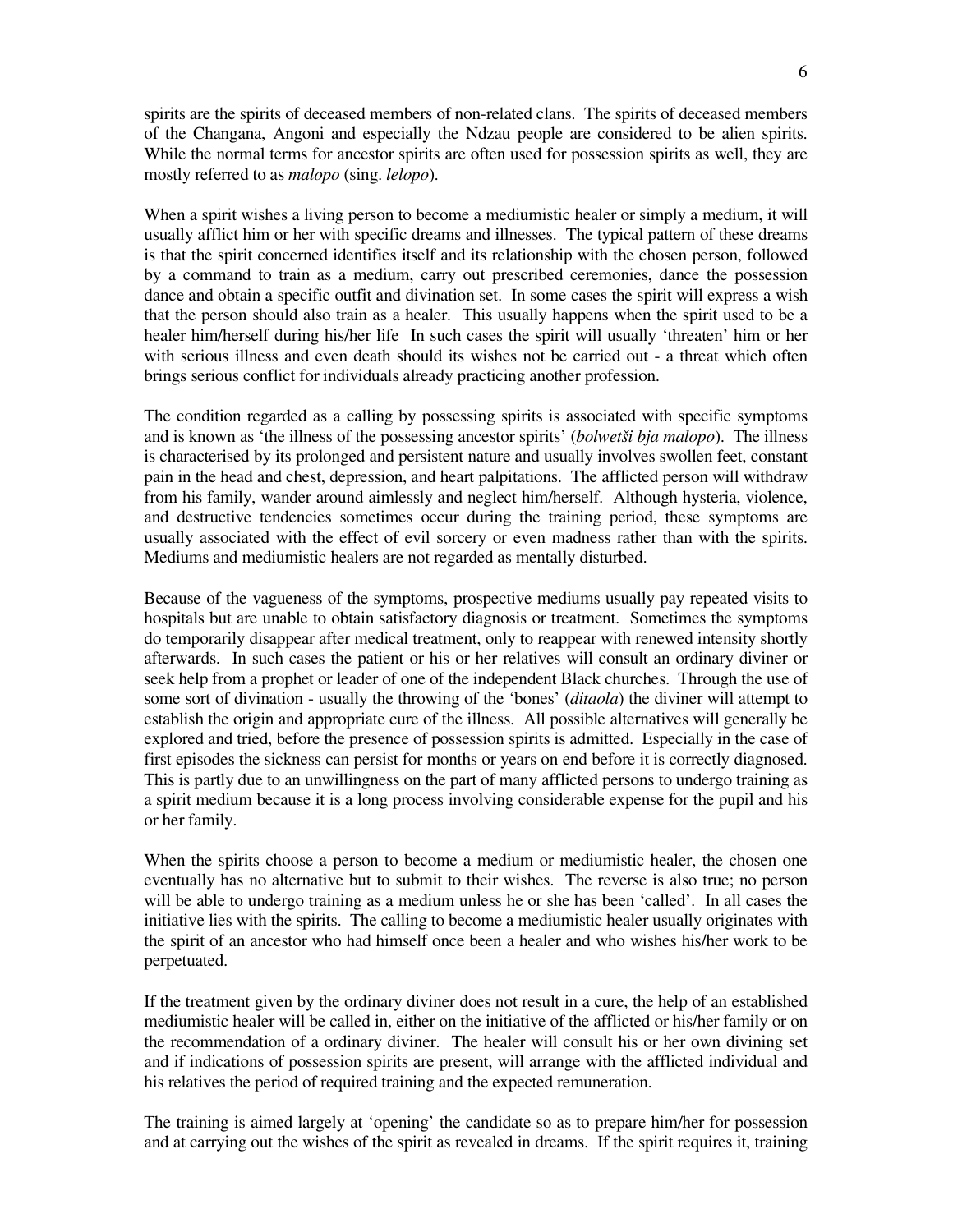as a healer will also be given. The period of instruction varies from case to case, but always includes a variety of ceremonies and an eventual initiation into the cult. The execution of the spirit's wishes is in itself an effective therapy for the affliction of the pupil. Once a medium has been cured of the illness 'sent' by a spirit, he/she will not be afflicted by that ailment again except as a punishment for contravening the spirits'wishes. A second or third possession spirit can, however, send its own variation of the symptoms or some other misfortune in order to make its own wishes known.

The training of a mediumistic healer falls into two broad phases. First he or she is trained as a medium and initiated into the cult, and then, if it is the will of the spirits, he/she is trained as a healer. The same terms as those used by the Nguni peoples to indicate a pupil being prepared for mediumship are increasingly being used in the research area. Thus the term *mathosana* or *mathwasana* (singular *lethosana* and *lethwasana*) are used to indicate not only the novice mediums but also the ex-pupils of a particular master mediumistic healer.

# *Preparing for and inviting spirit possession*

Training is aimed at permitting possession of the pupil under controlled circumstances, and at teaching him/her the techniques needed to make subsequent episodes as easy and 'painless' as possible. No attempt is made to 'drive out' the spirit(s). The medium remains a chosen favourite of the spirit concerned, and it is regarded as a great honour to be so selected. Instruction will begin as soon as the pupil's relatives can afford to pay for it and provide the necessary sacrificial animals. It usually takes place at the home of an established and qualified mediumistic healer, and during the course of training the pupil is expected to help out with daily household chores.

During the first few days attempts are made to stabilise the weakened pupil by means of medicines, to build up his/her strength and to protect him/her from evil sorcery or the unexpected, uncontrolled or violent possession by the spirit concerned. In order to purify and prepare him/her for the first episode of possession the pupil is induced to vomit frequently, and to consume various decoctions. In a great many cases the medicine is beaten in water along with certain bulbs in order to produce froth, which the pupil then drinks or which is sprinkled over him/her with a cows-tail whisk. Protective medicines are applied in the form of a powder or unguent which is rubbed into small incisions made at the wrists or on the head or chest. In other cases the medicine is heated on a potsherd and the pupil, covered with a blanket, inhales the fumes.

The period of instruction begins about two weeks after the advent of the process of stabilisation, when the spirit is invited and induced to possess the pupil for the first time and to reveal its wishes. It occurs during successive evening sessions of about two hours' duration which can be repeated up to four times per week until the spirit finally manifests itself. The performances start inside a hut which is specially set aside for the spirits (*ngwako ya malopo*), and in which the different outfits and instruments are kept but will at some stage be performed in the open gathering space (*lelapa)* between the huts. The sacred altar (*thokgolo)* where offerings to the spirits are made is often close to this hut.

The pupil, wrapped in blankets, takes his/her place in the middle of the dimly-lit hut while expupils of the teacher sit around her and begin to sing softly. The rhythm is provided by drums and a set of hand-held rattles (*ditela)*. The tempo is usually gradually increased during the course of the session, and the atmosphere manipulated by skillful drumers. The pupil will periodically have medicines administered to him/her by the trained mediums. While these medicines also strengthen the pupil and protect him/her against malign influences, the main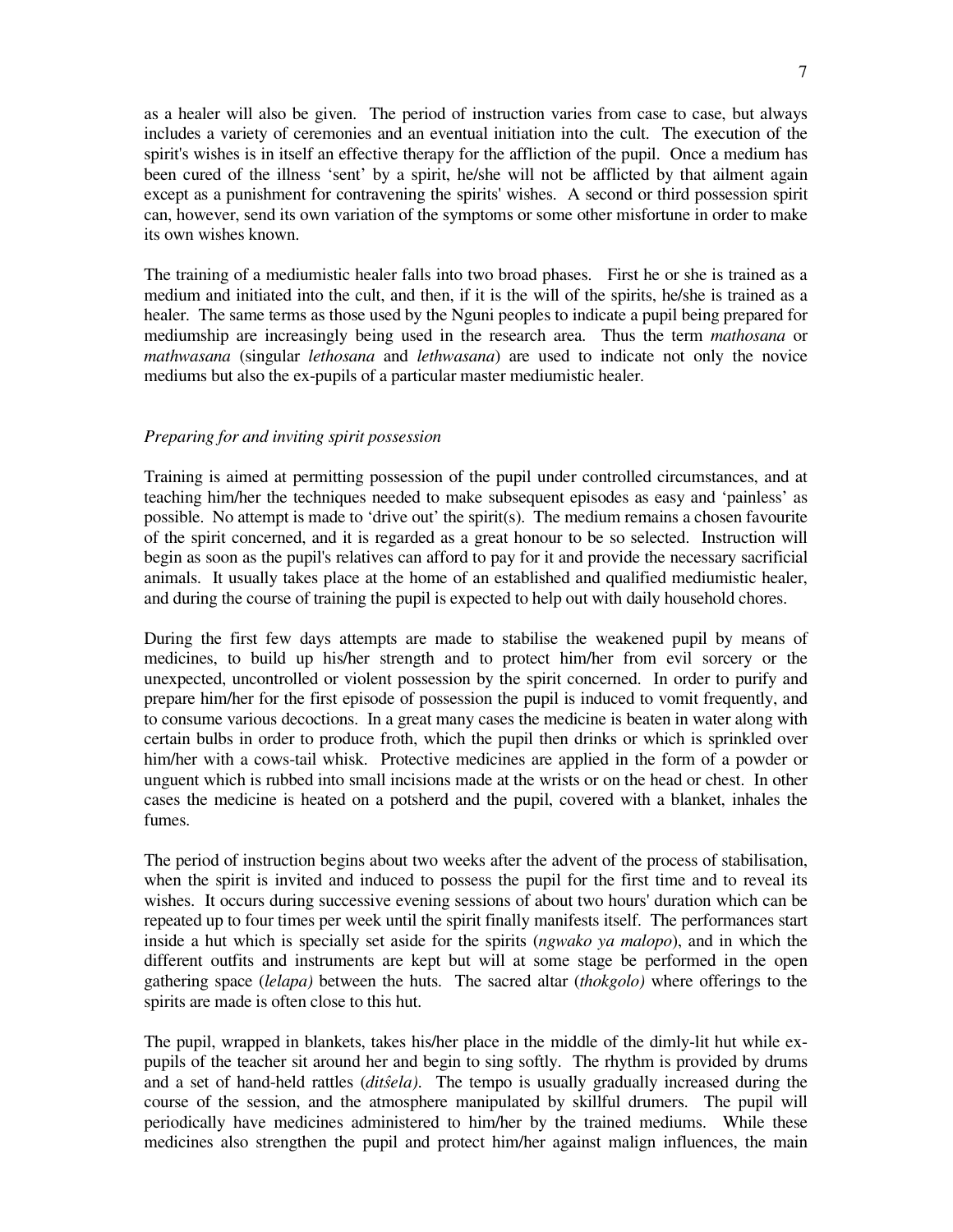purpose is to 'open the chest' so as to 'open the path for the spirit'. The rattles are considered a valuable aid for calling the spirits because the spirits are believed to be greatly pleased by the sound.

At this point, other pupils who have reached a more advanced stage of training usually begin to summon their own possessing spirits by means of its typical dance. This serves both as an example to the novice and as 'practice' for the more advanced pupils. During the dances the pupil will often sit perfectly still for hours on end and completely lose contact with the material world. An altered state of consciousness and stiffening of the joints are common occurrences. In the event of the spirit not manifesting itself, the session will be concluded and the healer will say a short prayer of thanks and supplication to the spirits at the altar. The sessions will recur until the spirit makes its appearance for the first time.

#### *First appearance of a possessing spirit*

The first possession of a pupil by the spirit that has chosen him/her, is awaited with great expectation. While it sometimes occurs without any external signs, the moment of possession is usually marked by the unusual actions of the pupil. When the necessary precautions are not taken and the teacher is caught unawares, the pupil may become hysterical and even violent, in which case he/she will be restrained in order to prevent injury to herself and others. The normal pattern, however, is that the pupil goes through a period of apparent apathy, enters a trance state and then suddenly begins to fight for breath and make hoarse choking sounds as if her throat is being blocked. His/Her body stiffens in the same manner as an epileptic seisure. These actions are often imitations of those of other mediums she has seen, and will only take on an inividual cast in subsequent episodes of possession.

The possessing spirit is welcomed by the other mediums by means of characteristic gestures and excited outcries, while the healer calms the pupil and ensures that he/she does not injure him/herself. When the pupil begins to grow calm he/she will whisper the identity of the spirit and the reason for its manifestation. The spirit will begin at this point to make its wishes known to the medium and his/her companions. More detailed information and commands will be made known at subsequent sessions. These usually include broad descriptions of the outfit the medium is to wear and the spirit's wishes with regard to the specific ceremonies, sacrifices and dances to be performed. If the spirit wishes him/her to become a mediumistic healer, it may make this known during the first possession. Usually, however, such details are supplied at a later stage.

If it is an urgent wish of the spirit that the possession dance be performed on this first occasion, the pupil will have to comply. In such situations a delicate understanding between the pupil and those who provide the rythms by means of drums, tambourines and rattles, is essential. The pupil usually begins with a few fairly slow steps while she sings a simple string of words. These words, often merely an identification of the spirit concerned, are immediately repeated by the other women and will become the 'summoning song' with which the spirit will be invited to subsequent sessions. Being part of the pupils training, this dance is a private occasion at which only the teacher, her pupils and a few relatives of the novice are permitted to attend.

After possession has taken place, the wishes of the spirit have been heard, and the dance completed, the mediums will request the spirit to leave the pupil so that he/she can rest. The pupil is then calmed and treated with medicines. Although at this stage he/she is usually exhausted, her first possession will be a turning point in her life. The symptoms of her illness will begin to disappear almost immediately and he/she will become noticeably calmer.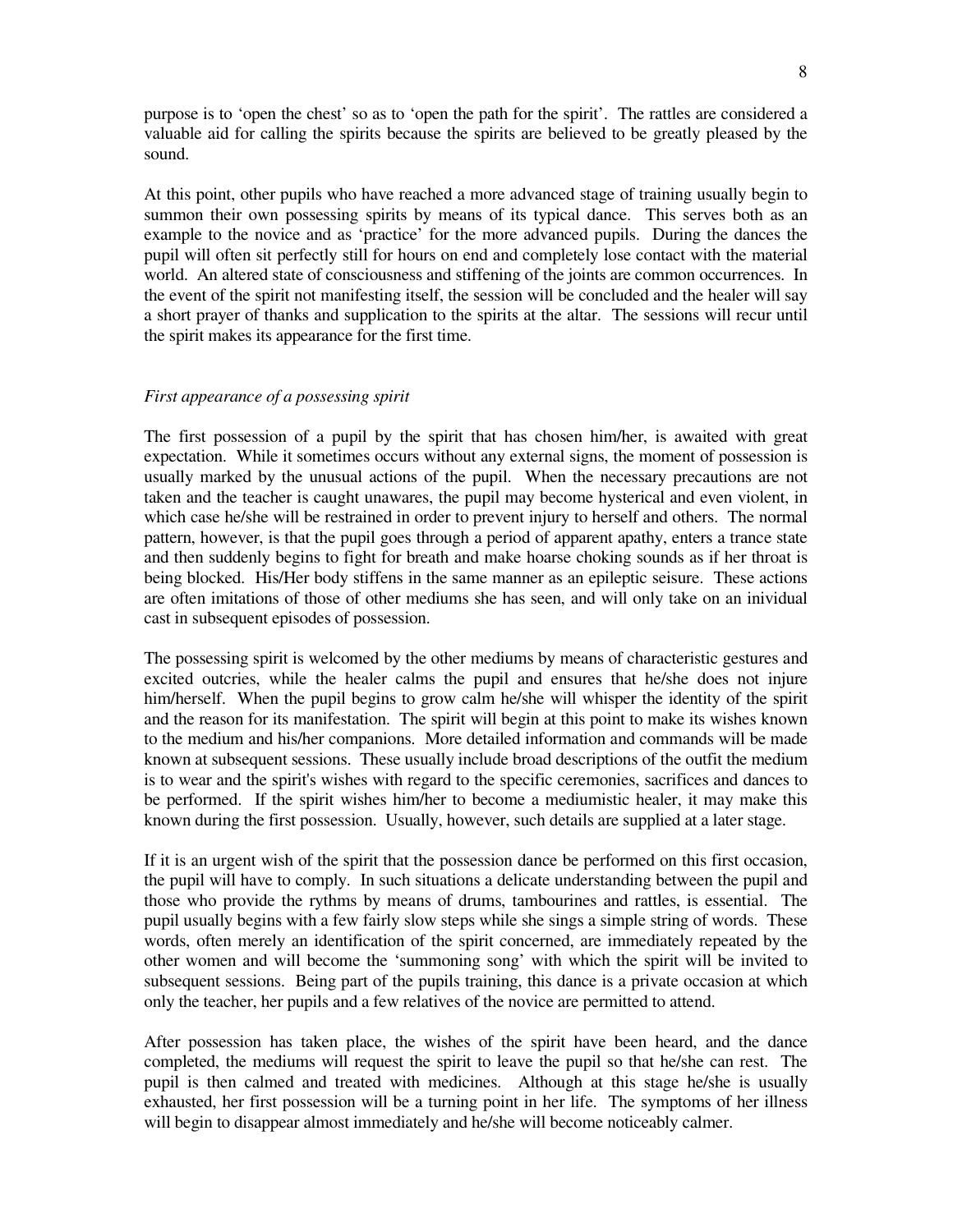If more than one spirit wishes to possess the pupil opportunities will have to be provided for them in the following weeks. For each of them the abovementioned process will have to be repeated in order to determine their respective wishes. As the pupil becomes more skilled, subsequent first possessions by new spirits will become progressively easier. Because it is usual for mediums to be possessed by more than one spirit, the period of training can last as long as eighteen months. When both kindred and alien spirits possess an individual, it is likely that the kindred spirits will manifest themselves first. Subsequently possession will occur by Changana spirits, Angoni spirits and finally the Ndzau spirits. Mediumistic healers are often visited by new spirits years after their initial period of training but because they are experienced in controlling the process, further instruction is not necessary.

On later occasions the pupil is encouraged to dance more and more wildly. The drum rhythm is accelerated from the usual seven to eight beats per second to between eleven and 12 beats per second. The rhythm for dances of kindred spirits are usually more elaborate than those for alien spirits, the leading drum keeping a steady beat with one of the smaller drums introducing another beat in advance of the main beat and a third drum elaborating on the beat of its counterpart. A troupe of experienced dancers can, indeed, change the 'atmosphere' at will by changing the rhythmic patterns without obvious signals to each other. The manifestations of the alien spirits especially those of Ndzau origin - are very impressive and far more exhausting and painful than those of kindred spirits. The possession dances associated with alien spirits are also much wilder and the dance behaviour becomes extremely frantic at anything from eight to ten beats per second, sometimes reaching an agitated thirteen beats per second. As the pupil regains her physical strength and becomes more experienced in inducing the possession faster and less painful, she also becomes more skilled in performing the possession dances.

As the wishes of the various spirits become known, the pupil's time is increasingly occupied by the manufacture of the various parts of the outfit and the amulets and bead-strings needed for each. At the same time she is still expected to assist with various household chores and to take part in the dances and instruction of new pupils. The teacher will now begin preparing the various amulets which will become part of the newly qualified medium's outfit. These will not only protect her from malign influences but will also help her to maintain the 'channel of communication' with the ancestor spirits.

During the mediums training, special meetings of the cult members are also periodically organised. These are very colourful and noisy events which attract many spectators. All the mediums wear their unique outfits, and the dances for kindred spirits (in contrast to the wild Ndzau possession dances) involve a slower tempo and a more complex rhythmic pattern. Those mediums who are known as particularly good dancers are welcomed with great excitement by the onlookers. Though not themselves mediums, many of the spectators, are caught up in the music, dancing and excitement of the moment and will spontaneously join in the dances. In such cases the dance itself, rather than the actual possession will become the focus of the event. Possession dances, however, are not carried out purely for the purpose of entertainment.

Possession of Ndzau spirits usually take place at the end of gatherings, and are characterised by sitting or crouching dances performed by groups of mediums. The women sit in single file with their legs stretched out in front of them while they move their bodies in time to the music uttering strange sounds. In time, their breathing will quicken and they will take up a crouching position and dance with wild jerking movements.

*Accepting pupils into the cult*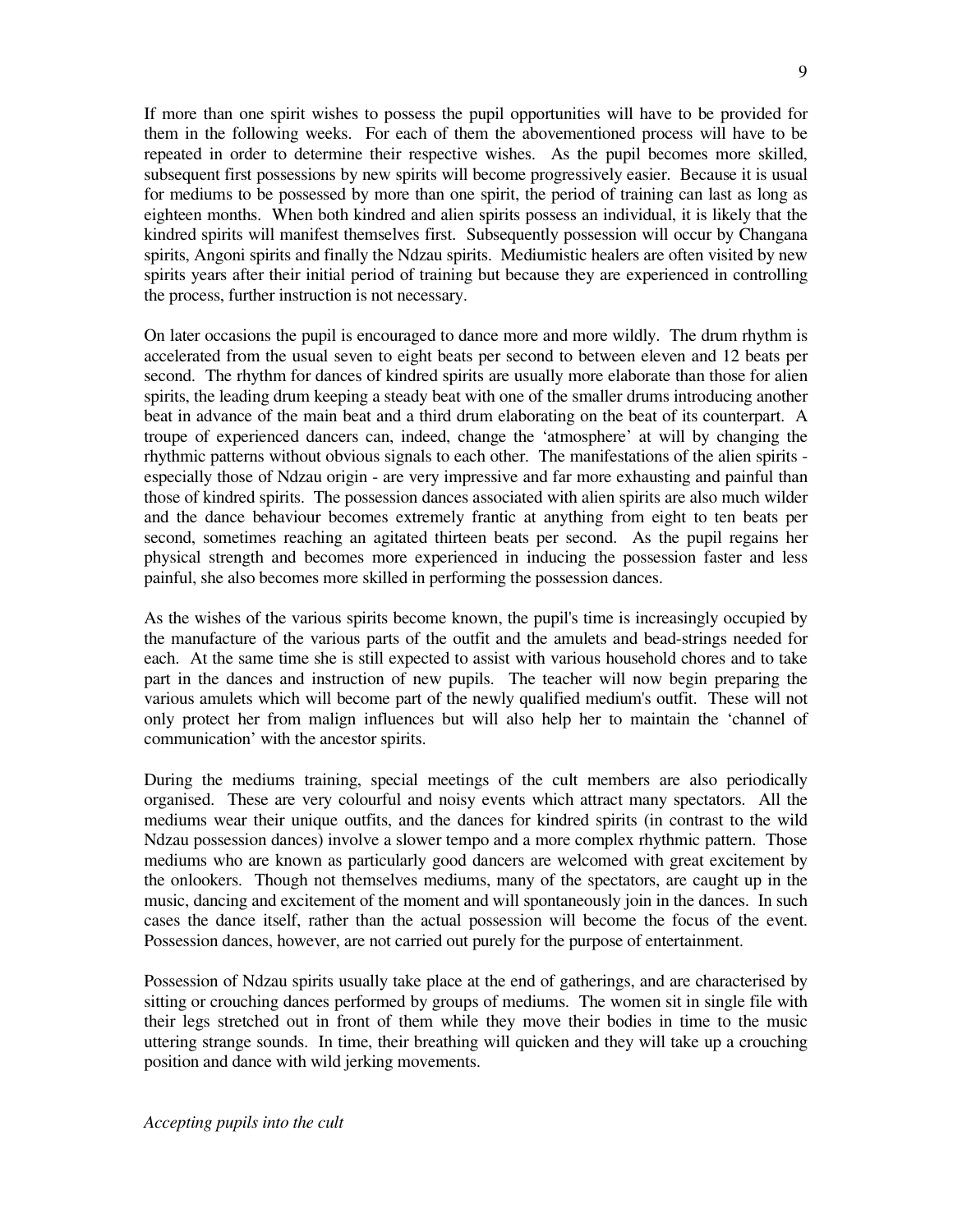The duration of a pupil's training depends on the number of spirits who wish to possess him/her. As soon as he/she is able to conduct episodes of possession in a controlled manner, he/she is for all practical purposes accepted as a member of the cult. Final enrolment, however, takes place during a special initiation ritual which is planned long in advance. The nature of this rite is determined by the kinds of spirits involved. Because most mediums are possessed by both kindred and alien spirits, different combinations of the various ceremonies tend to take place. For financial reasons, however, they often take place on separate occasions months apart.

The initiation rite usually begins with a sacrifice to the ancestor spirits. The pupil cleanses herself and is treated with special medicines. At twilight, while the pupils and qualified mediums begin to sing the appropriate songs the teacher pours beer onto the sacrificial altar and requests the support of the spirits whom she invites to join the ceremony. Sometimes the family of the novice will simultaneously make a similar sacrifice at their own homestead.

A new fire is kindled in front of the huts and the drums placed around it so that they become supple, while the invited quests take their places. The rest of the night is passed in song and dancing in order to create a pleasant but excited atmosphere. Periodically the festivities are interrupted for communal eating and drinking - occasions in which the ancestor spirits take part. During the night, the novice and the older mediums are possessed in strict order of seniority first by kindred and then by alien spirits. The dancing activities culminate in the dance performed by the teacher in the early hours of the morning.

The main events usually begin just after sunrise when the novice is laid on a sleeping mat in front of the huts. A goat which had been designated by the spirits and which had been sprinkled by the teacher with special medicines, is induced without much trouble to lie down beside the novice. A blanket is thrown over both of them. After a few minutes the teacher will strike the goat gently with her whisk. As soon as it jumps up, it is caught and slaughtered by the men present. The meat of the goat is then carefully examined by the teacher. Any defect or abnormality in the goat's meat and internal organs is regarded as an indication of a similar defect or abnormality in the novice and the cause of the latter's sickness. The liver, source of courage and bravery, is then roasted and the pupil eats it without salt. One of the goat's horns, an anklebone and a thin strip cut from its hide are then saved. These will later be made into a container for medicines and various amulets which will be worn by the medium as proof of her qualified status.

After the teacher has received her part of the sacrificial meat, the rest is distributed among the guests and the remainder of the day spent in festivity. The following day the medium will leave for her own homestead, accompanied by other members of the cult, and her family will perform a thanksgiving sacrifice to the spirits. As a qualified medium she will in future often visit the homestead of her teacher in order to assist in the training of new mediums and to attend the ceremonies and gatherings of members of the cult.

If a pupil is also possessed by alien Angoni and Changana spirits, an additional rite of initiation will be needed before she can leave for home. The forelegs of the sacrificial goat are placed on the shoulders of the novice from behind. She usually assumes a sitting or crouched position. The teacher then makes an incision with an assegai or pointed knife between the animals forelegs. The pupil turns around and begins to suck the blood greedily from the wound until she is violently pulled away. Immediately after this rite, which is aimed at facilitating direct communication with the spirits, another ceremony follows. Small pieces of meat that have been treated with medicines are placed in a grass basket and pulled along on a rope. The pupil follows the basket on her knees, picks up the pieces of meat in her mouth and then spits them out again. When the basket is empty she is taken aside and given medicines in large quantities to induce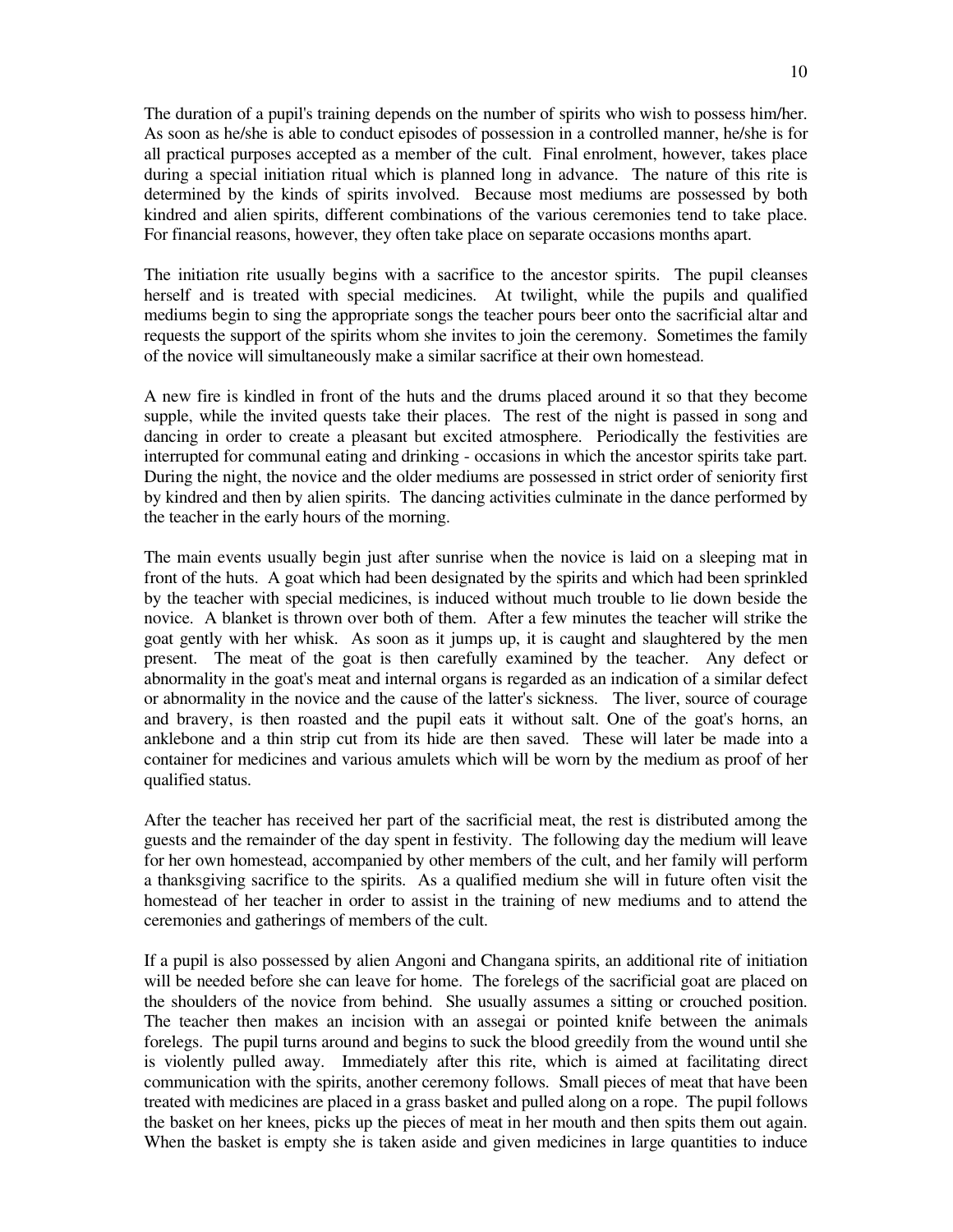vomiting. She is then regarded as purified and ready to receive the gift of supernatural insight from the spirits. The gift is immediately tested by hiding parts of the sacrificial animal amongst the guests and around the huts.

Encouraged by the spectators she runs hither and thither while waving a charmed whisk in front of her. All the items are usually found and brought to the teacher who inflates the sacrificial goat's gall-bladder and ties it in the pupil's hair as a sign that she has successfully completed the initiation rite and the test. If a medium is also possessed by Ndzau spirits, the initiation rite for these will usually take place after the appropriate ceremonies for all other possessing spirits have been performed. At sunrise the teacher and her entourage take the pupil to a nearby river. She is led into the water where she is almost immediately possessed by her Ndzau spirit. The teacher and her helpers dance and sing around the novice until she pronounces her new name which the spirit have revealed to her. The whole company then returns to the teacher's homestead where cold water is poured over the pupil until she is once again possessed by the spirit. The blood of a chicken is then sprinkled over her and her tongue is ritually scraped clean so that she may speak clearly on behalf of the sprit(s) and receive the power to reveal mysteries through direct contact with the possessing spirit , i.e. without the use of divination instruments.

In some cases the rites end with a ceremony in which she must prove her powers by drawing the sickness out of one of her teacher's patients. During this event she crawls around the patient, touching him with her whisk while she sniffs at it and sneezes. After this illustration of her abilities, she is regarded as a fully fledged medium and can return to her homestead. If the spirits require her to become a mediumistic healer, however, she will remain with her teacher until the completion of the relevant training.

#### *Training of a mediumistic healer*

The initial training period of a mediumistic healer seldom lasts more than one year but can only commence after the individual has been trained as a medium and has been incorporated into the cult. Training as a mediumistic healer includes information about the composition and use of a variety of medicines, as well as alternative therapies and training in some form of divination usually the throwing of bones. During training the student continues to assist with domestic chores in the household of the teacher, the gathering of raw materials for the latter's medicines, and the preparation of medicinal compounds. The divination sets of Pedi-speaking mediumistic healers are practically identical to that used by ordinary diviners, and the training involved, is often the same. The method of divination and the constituent components will be revealed by the possessing spirit and its composition may take several months because the various components are not simply collected but revealed by the specific spirit in successive messages. The most common method of divination is that of throwing the bones. Mediums possessed by alien spirits are able to divine by communicating directly with the spirit concerned but all mediums possess a divination set in any case.

After completion of her training the healer's knowledge is formally tested, after which her qualified status is announced at a festive ceremony and a sacrifice of thanksgiving is made to the spirits. The test requires the novice to prove her ability to interpret the divination set. Sometimes the bones are cast into a clay pot filled with beer. The novice has to interpret them while they lie in the pot, after which the beer is drunk in order to absorb the power left by the bones. The ability to 'smell out' medicines in the veldt after guidance from the spirits in dreams, is regarded as a final proof of the healer's calling.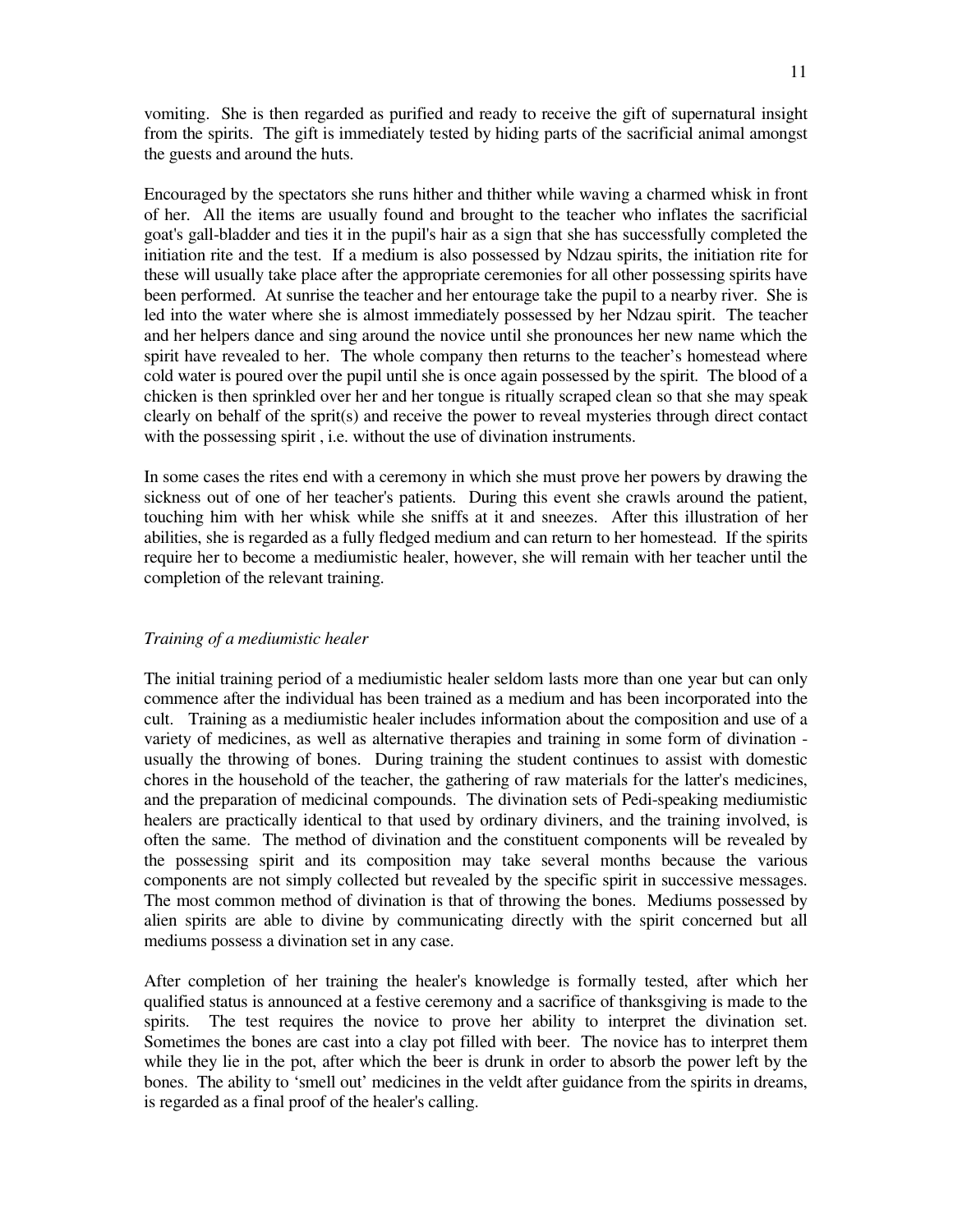The outfits of mediumistic healers (diviners) have become extremely elaborate since the 1980s. Apart from the ever present whisks (made of the tails of various animals), medicine horns and bead strings, mediums all have a whole wardrobe of colourful skirts and shawls printed with lions, leopards or mythical figures. In all instances the apparel is prescribed by the specific possessing spirit(s). Often, a trance state followed by rapid possession occurs when a medium simply looks at the outfit when it is fetched from the hut where it is kept.

**Be(com)ing a cult member or spirit medium: the malopo cult in South Africa revisited** *Author*: Johann Kriel (University of Pretoria) johann.kriel@up.ac.za

#### **Short Summary**

This paper revisits the malopo spirit possession cult in South Africa by examining the way in which membership is attained through an intense emotional journey from afflicted individual to a fully cured spirit medium, involving intense training and major cognitive adjustments.

### **Abstract**

The spirit possession cult known as malopo in South Africa apparently has it roots in East and Central Africa. Ever since its introduction to the inhabitants of the Limpopo Province in the early twentieth century, the cult has evoked ambivalent views among local people. Although some are not interested at all and others merely participate in the often spectacular possession dances, some have indeed become active cult members and spirit mediums.

Becoming cult members or spirit mediums implies altering existing views about the relationship between the 'living'and the 'living dead'and accepting new ideas about the cause, diagnosis, and treatment of illness and disease. The core question that this paper aims to answer is how this process of adjustment is managed by the individual. How does the individual reconcile the 'old'belief that the ancestral spirits should be confined to their ancestral abode to preclude illness and misfortune with the 'new'belief that such spirits should be enticed to actually leave their abode and enter the body of a living person to facilitate a cure? What are the successive steps that a person has to take in order to progress from an afflicted individual to a fully cured spirit medium or cult member? Is it possible for an individual to feign an affliction in order to become a cult member? This paper explores the processes of becoming a malopo spirit medium or cult member by focusing on the emotional struggle to submit to the 'call'of the ancestral spirits.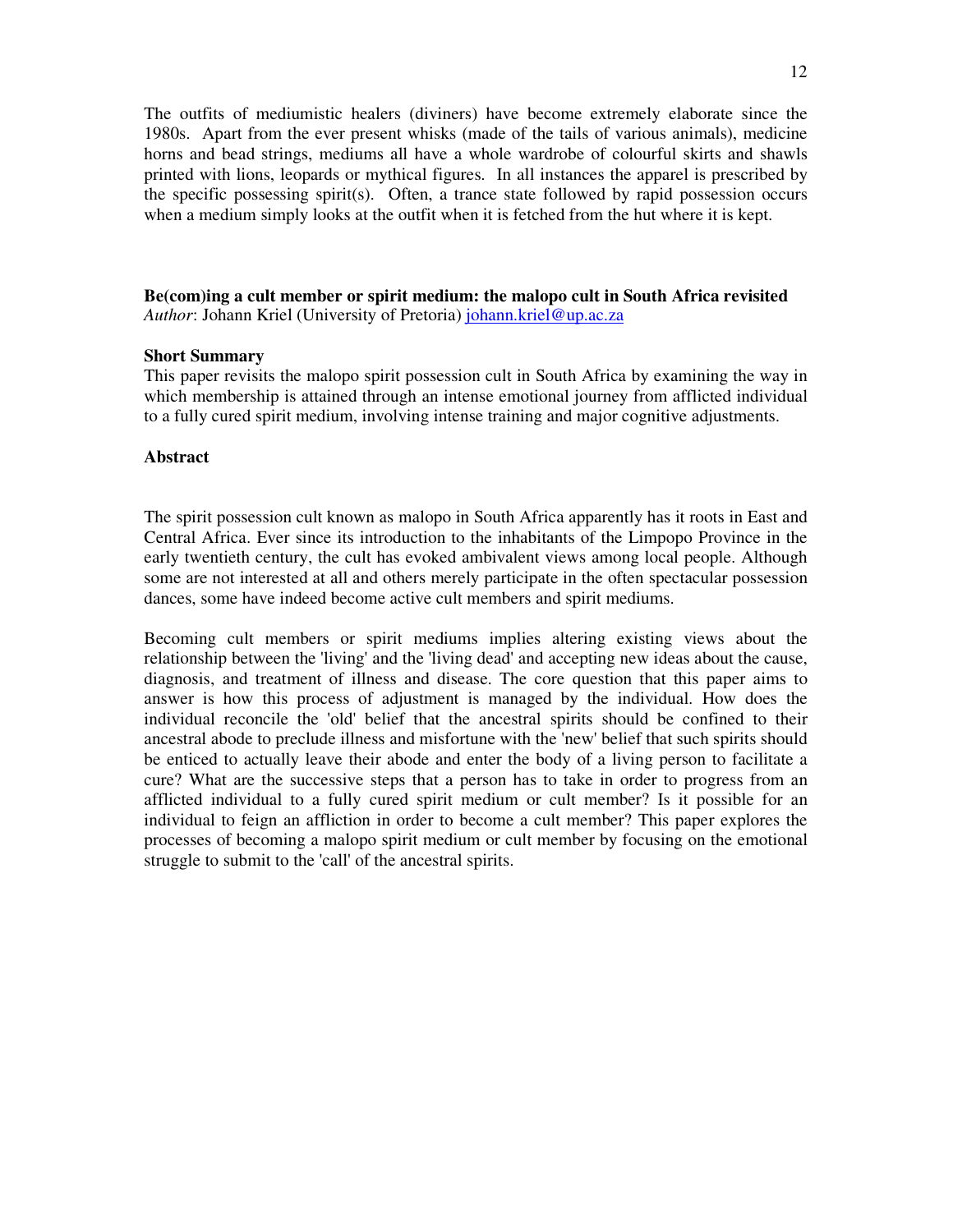#### **PRELIMINARY LIST OF REFERENCES**

Ashton, H. 1952. *The Basuto.* London: Oxford University Press.

- Beatty , J. & Middleton, J.M. (eds.) 1969. *Spirit Mediumship and Society in Africa*. London: Routledge & Kegan Paul.
- Boeder, R.B. 1983. Modernisation and the Lomwe people of Malawi. *S.A. Jnl. Ethnol*., 6(1).
- Boersema, N . 1984. *Die Malopokultus by die Kgaga van Maake*. Unpublished Master's dissertation. Pretoria: Universiteit van Pretoria.
- Booyens, J.H. 1983. Opmerkings oor die sistematiek van kognitiewe kategoriee magiese aandoenings en middels. Suid-Afrikaanse Tydskrif vir Etnologie, 6(1).
- Breutz, FL. 1941. Die politischen und gesellschafthichen Verhaltnisse der Sotho-Tswana in Transvaal und Betchuanaland. Hamburg: Dc Gruyter.
- Broster, J.A. E Bourn, H.C. 1981. *Amagqirha – Religion, Magic, and Medicine in Transkei*. Goodwood: Via Africa.
- Farrand, D. 1980. *An analysis of indigenous healing in suburban Johannesburg. Unpublished Master's thesis*. Johannesburg. University of the Witwatersrand.
- Gelfand, M. 1964. *Witch Doctor – Traditional Medicine Man of Rhodesia*. London: Harvill Press.
- Gelfand, M. 1967. Psychiatric Disorders as recognized by the Shona. *Central Afr. Jnl. Medicine*, 13: 39-46).
- Halifax, J. 1979. *Shamanic Voices* . *A Survey of Visionary Narratives.* New York: Penguin Books.
- Hammond-Tooke, W.D. 1975: African world view and its relevance for psychiatry. *Psychhologia Africana*, 16:(1)
- Hammond-Tooke, W.D. 1979. *A World of meaning*. Pretoria: Human Sciences Research Council.
- Hammond-Took, W.D. *Rituals and Medicine – Indigenbous Healing in South Africa*. Johannesburg A.D. Donker.
- Hammond-Took, W.D. 1998. Selective Borrowing? The Possibility of San Shamanistic Influence on Southern Bantu Divination and Healing. *S.A. Archaeological Bulletin*, 53(167).
- Hanekom, C. 1965. *Die huidige stand van die tradisionele godsdienspatroon by die Mamabolo.* D.Phil.-proefskrif. Pretoria: Universiteit van Pretoria.
- Hunter, M. 1961. *Reaction to Conquest – Effects of Contact with Europeans on the Pondo of South Africa*. London: OUP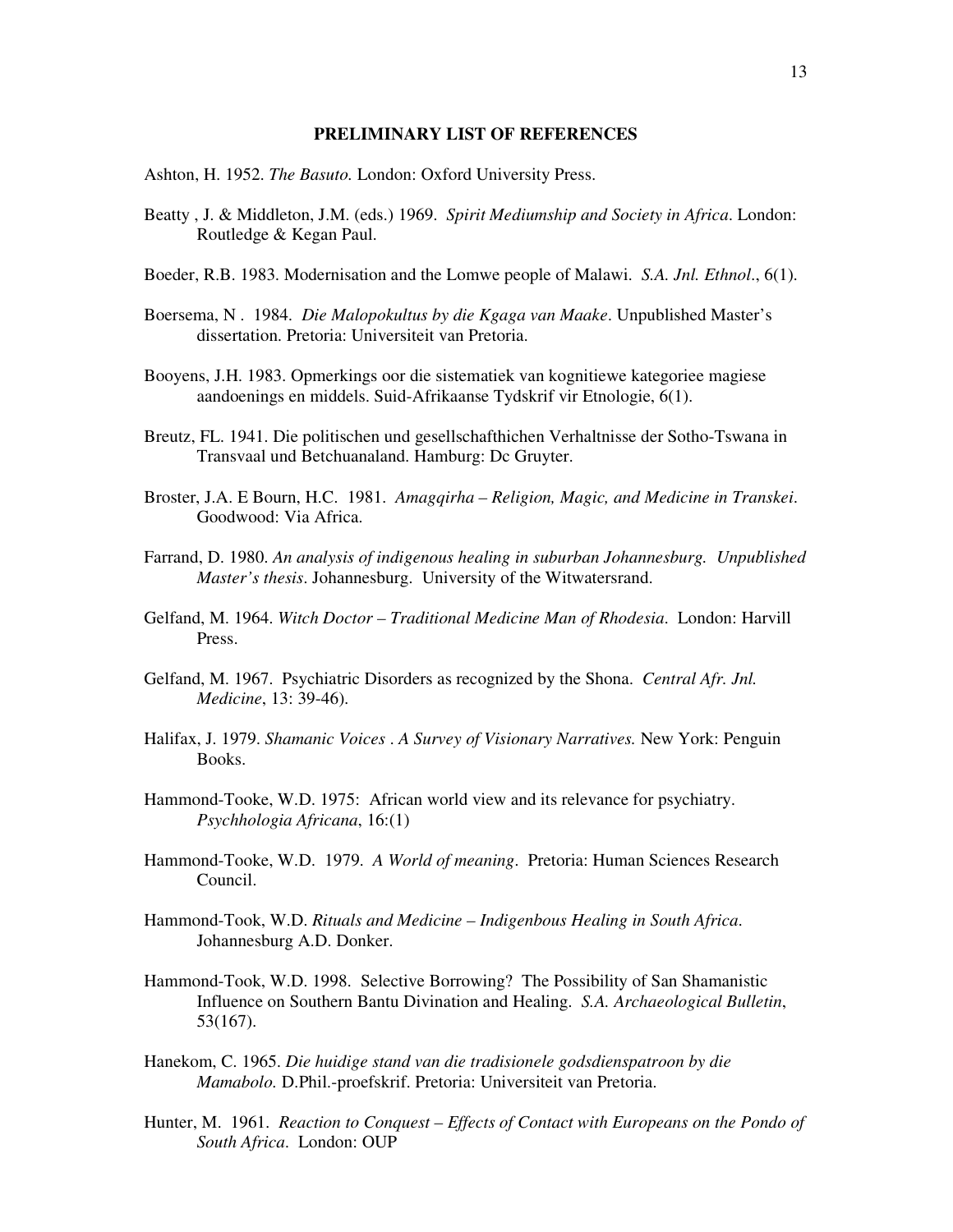- Jackson, B du T. 1974. *Die Siekte- en doodsbeskouing van die Sjona in die Gutugebied as sendingkundige problem*. Unpublished Master's dissertation. Stellenbosch: University of Stellenbosch.
- Janzen , John M. 1982. *Lemba, 1650-1930 A Drum of Affliction in Africa and the New World.* New York & London: Garland Publishing.
- Junod, HA. 1927. *The Life of a South African Tribe.* Vol. 2: *Mental Life.* London: Macmillan.
- Krige, E.J. 1936. The Social System of the Zulus. Pietermaritzburg: Shuter & Shooter.
- Krige, E.J. & Krige, J.D. 1947: *The realm of a rain queen*. Third edition. London: Oxford University Press.
- Kriel, J.D. 1992. Die siektebegrip van die Noord-Sotho (Illness concepts among the North Sotho). Unpublished D.Phil thesis. Pretoria: Universityt of Pretoria.
- Kriel, J.D. 1995. Lewendes, gestorwenes en voorouergeeste in die Noord-Sotho-ontologie. Suid-Afrikaanse Tydskrif vir Etnologie, 18(3): 106-119.
- Kriel, J.D. 1996. Noord-Sotho-beskouinge oor medemense as siekteveroorsakende agente. Suid-Afrikaanse Tydskrif vir Etnologie, 19(4): 172-181.
- Kriel, J.D. & Mapogole, Molebatsi M. 1998. To be clogged-up by an impure woman: a male malady among the North Sotho. Suid-Afrikaanse Tydskrif vir Etnologie, 21 (4): 181- 184.
- Huper, H. 1969. *An African Aristrocracy – Rank among the Swazi*. London: OUP.
- Lamla, C.M. 1975. Present*-Day Diviners (ama-Gqira) in the Transkei*. Unpublished Master's dissertation. Alice: University of Fort Hare.
- Lewis, I.M. 1971. *Ecstatic Religion: A Study of Shamanism and Spirit Possession. New York: Routledge. Second Ed 1889. Third Ed. 2000.*
- Matthews, R.E. & Boonzaaier, C.C. 1991. Geesbesetting onder geestesmediums by die Nkuna van Ritavi (Gazankulu). Suid-Afrikaanse Tydskrif vir Etnologie, 14(1).
- Monnig, H.O. 1967. The Pedi. Pretoria: Van Schaik.
- Ngubane, H. 1977. *Body and mind in Zulu medicine -- an ethnography of health and disease in Nyuswa-Zulu thought and practice*. London: Academic Press.
- Reyneke, IL. 1971. *Towery by die Tswana met besondere verwysing na die KgatlabagaKgafela.* D.Phil.-proefskrif. Pretoria: Universiteit van Pretoria.

Schoeman, J.B. 1984. *Die totaliteitsbelewenis van Pedi psigiatriese pasiente*. Dunpublished D.Phil. thesis. Pretoria: University of Pretoria.

Setiloane, C.M. 1976. The image of God among the Sotho-Tswana. Rotterdam: Balkema.